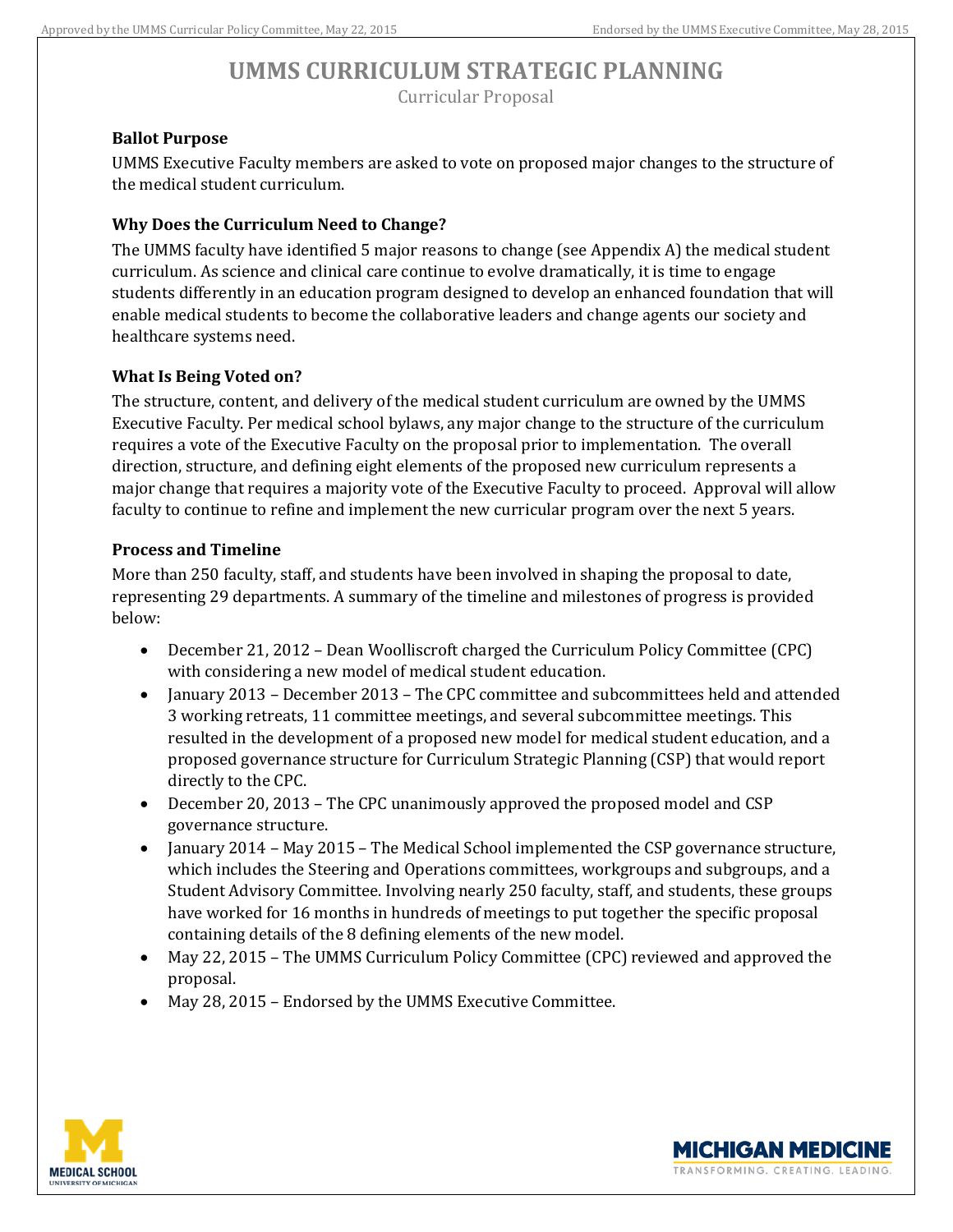#### **8 Defining Elements of the New Curriculum**

Faculty have defined 8 elements of the new curricular program. Major changes to the structure of the program will begin in **August 2016 with phased implementation over the ensuing 5 years**. A summary of each element is provided below. Details within each element may evolve as pilots and experience drive further review and revision, proposed by the faculty and subject to approval by the Curriculum Policy Committee.

**Elements #1 and #2 – Scientific and Clinical Foundation (the "Trunk")** – the major curricular component for the first two years of medical school focuses on developing the foundational scientific and clinical skills for the general physician graduate.

The first year is science-focused; main elements of the **Scientific Trunk** (Year 1) include:

- A "Launch" program at the beginning of medical school providing an introduction to learning, leadership, and the clinical setting.
- A foundational course in science to provide a critical overview of the key constructs and scientific principles for learning medicine, as well as a course that introduces Diagnostics and Therapeutics.
- Fused organ system courses in which normal and abnormal principles and knowledge are taught together around a particular organ system, built upon the previous courses.
- A Chief Complaint course to enhance the relevance of the science through clinical reasoning and case study.
- An Optimizing Patient Care curricular thread that will integrate shared decision-making, patient-centered communication, and evidence-based medicine throughout the Scientific Trunk.

The second year is clinically-focused with two phases; main elements of the **Clinical Trunk** (Year 2) include:

- Phase I is where students will encounter and interact with patients with core conditions in the first half of each day followed by opportunities for deeper scientific and clinical learning related to those conditions through modules and scheduled seminars in the second half of the day.
- Phase II is where students learn through departmentally organized clinical rotations, working in teams to learn and provide patient care in the inpatient, outpatient, and emergency department settings. This is similar to the current clerkship model, but will include greatly enhanced coordination across rotations and departments and with other learning sessions.
- Leadership sessions, Paths of Excellence seminars, Optimizing Patient Care curricular thread, and the Doctoring course are also an integral part of the Clinical Trunk.

**Element #3 – Advanced Professional Development (the "Branches")** – this curricular component follows the Trunk, and allows the student to develop advanced skills and knowledge within clinical domains. Students will progress through one of several flexible developmental tracks ("Branches") with milestone-facilitated transitions between medical school and graduate medical education programs. Key features of each Branch include:

 Clinical Experiences: Branch specific sub-internships, clinical electives within and outside a branch, "bootcamps,"and core Emergency Department and intensive care unit rotations.



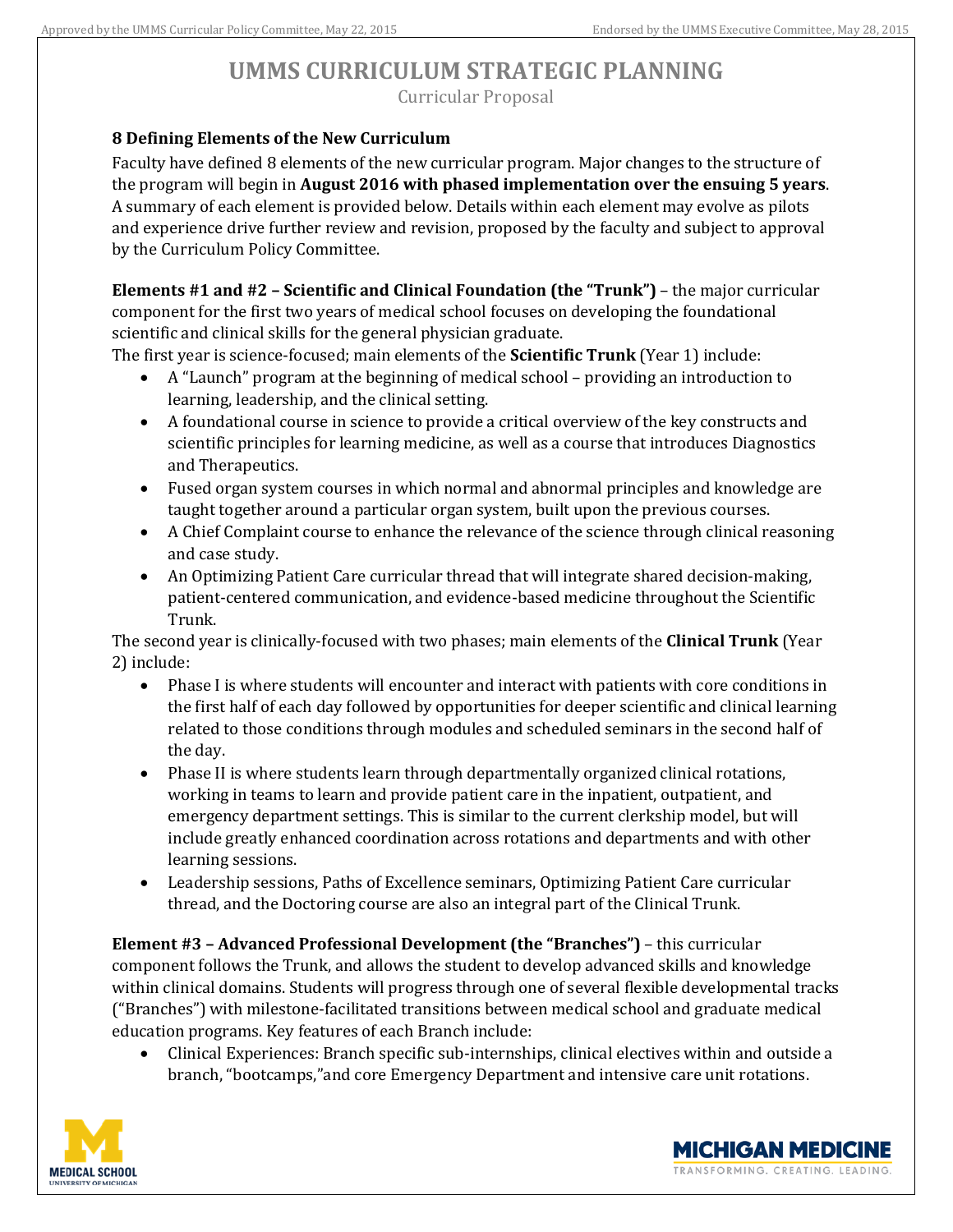- Scientific Learning: branch-specific science seminar series, online courses, scientific electives, enhanced opportunities to continue scientific research.
- Professional Activities: self-directed projects (including research), Paths of Excellence electives and capstone experience, optional coursework at other schools.
- Individualized Learning Plans to align with professional intention, fostered by deliberate career development and mentorship. Students will be allowed to change Branches, and no Branch will limit the choice of career.
- Competency-based assessments will occur frequently through the Branch, and progress will be governed by the achievement of medical student and residency milestones.

**Element #4 – "Paths of Excellence"** – this curricular element will educate students on domains relating to healthcare and medicine at the systems level. Students will learn core content within each Path. In following years, students will identify a Path (e.g., health economics, global health, ethics, scientific discovery, among others) to develop a more in-depth understanding through seminars and project work. Six to twelve Path options will be developed with the ability for students to choose a customized path. Each student must complete a capstone project by graduation, to demonstrate proficiency in his or her chosen Path.

**Element #5 – Leadership Development** – this longitudinal program aims to develop collaborative physician leaders through specific skills training, professional development coaching, and integrated learning with other curricular components. Content will center on the themes of teamwork, communication, systems proficiency, and problem solving. There will be leadership training for all students throughout each year of the program. Additionally, Doctoring faculty will help coach students on leadership and professional development.

**Element #6 – Inter-Professional Education** – this set of curricular experiences will help develop physician effectiveness in a care team setting. Students will learn from allied health professionals (as well as from patients and physicians) in longitudinal clinical learning experiences during the first year of the curriculum. Increased cooperation with the other UM health profession schools will result in co-learning opportunities in classroom and clinical inter-professional environments in later years.

**Element #7 – Integrated Assessment System** – this component presents a new framework and approach to assessment, in order to better align undergraduate medical education (UME-medical students) to graduate medical education (GME-residents and fellows). The Integrated Assessment System will feature more formative low-stakes assessment strategies in the "Trunk" portion of the curriculum, gradually transitioning towards competency-based assessment elements in the "Branches." Competencies in the new curriculum will be more closely aligned with ACGME competency domains as well as UMMS-specific objectives.

**Element #8 – "M-Home" Learning Community** – this new structure encompasses longitudinal learning communities in which students will be grouped into one of four diverse "Houses." Each of the four Houses will consist of students, Coaching and Doctoring faculty, a House Director, and learning and support staff. A 4-year Doctoring Course will be anchored in the M-Home, taught in a small group seminar format. The course lays the foundation to develop an emerging mastery of diagnostic and clinical skills, critical reasoning, teamwork, communication, and effective



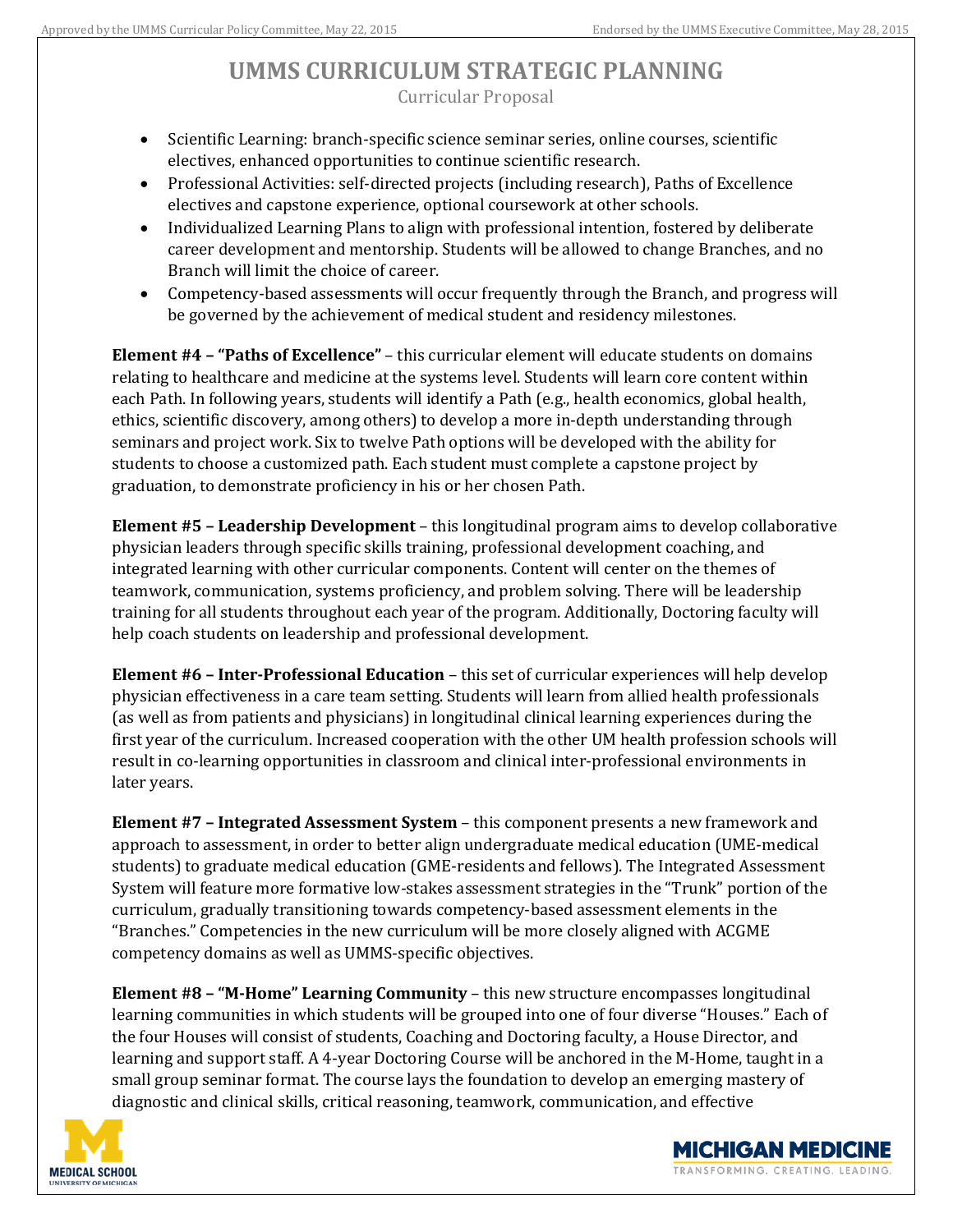collaboration with patients/families and healthcare providers to treat disease, alleviate suffering, and optimize health. In addition, there will be learning experiences to support the student's development of his or her professional identity, and enhanced attention to personal wellness and support for others through this community. The M-Home structure will facilitate group learning, social support, and professional mentoring.

### **For More Information**

To learn more, please visit [http://curriculum.med.umich.edu/curriculum,](http://curriculum.med.umich.edu/curriculum) where you can find frequently asked questions, summary presentations, and information about your colleagues who have played such a critical role in this process.